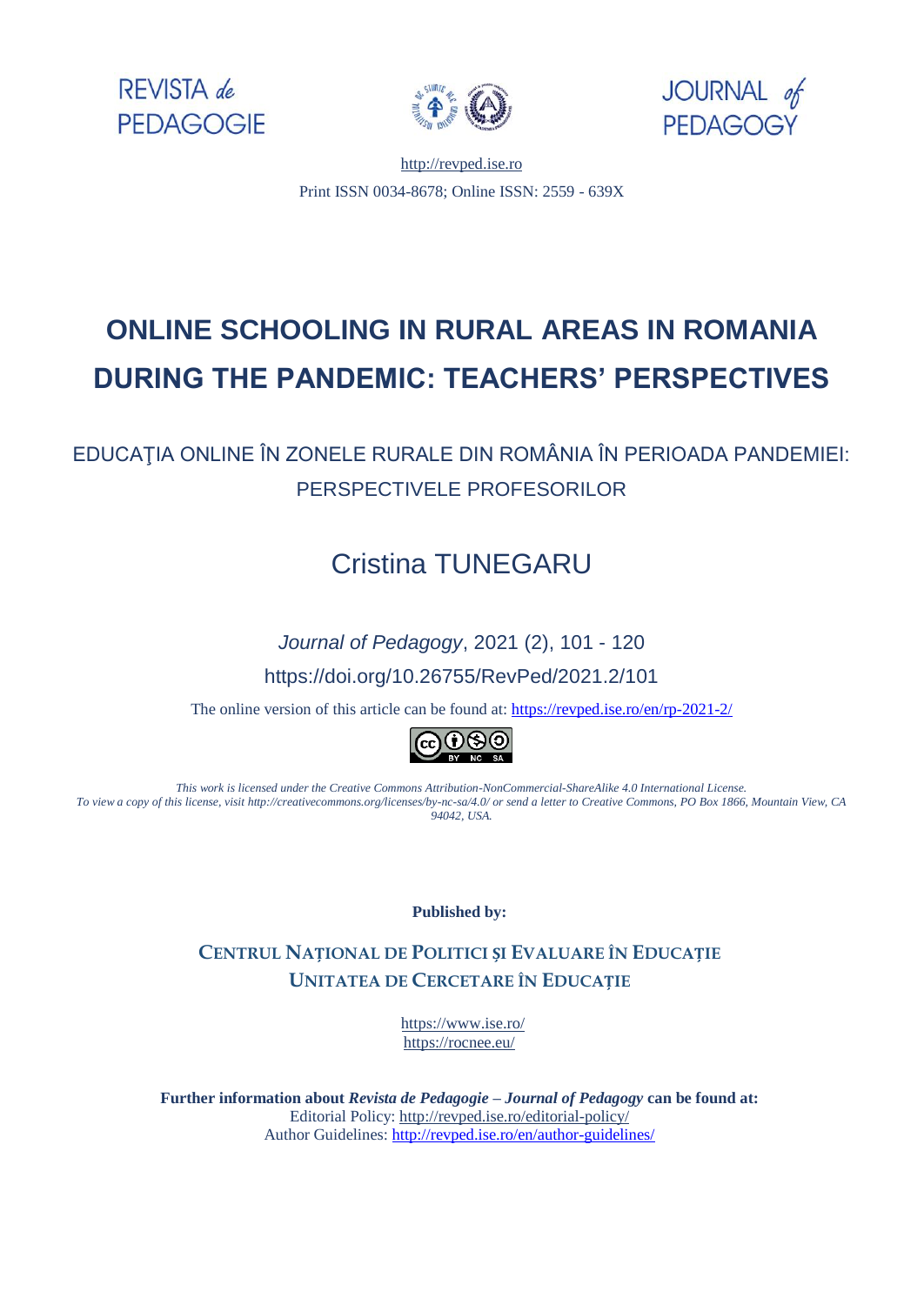*Revista de Pedagogie - Journal of Pedagogy,* 2021 (2), 101 – 120 https://doi.org/10.26755/RevPed/2021.2/101

## **ONLINE SCHOOLING IN RURAL AREAS IN ROMANIA DURING THE PANDEMIC: TEACHERS' PERSPECTIVES**

**Cristina Tunegaru\***

University of Bucharest, Faculty of Psychology and Educational Sciences, Bucharest, Romania *cristina.tunegaru@gmail.com*

#### **Abstract**

Because of the threat of the Coronavirus pandemic, schooling in Romania moved in distance regime in March 2020. During the next school year, each municipality chose the scenario for each school – face-to-face schooling or online learning – according to the local number of infections. However, online education encountered many difficulties in terms of material and human resources, especially in rural areas. In this study we aim to explore rural teachers' perspectives about online schooling in Romania, during the Coronavirus pandemic. The data – obtained through a series of interviews and questionnaires – were collected from rural teachers working in various parts of the country.

In this study we propose to follow two main directions. First, we explore teachers' experiences concerning the access to material resources in the school and at home. The absence of proper digital equipment and the quality of the internet connection are two of the main concerns for policy makers. Second, the study focuses on educational practice, discussing teachers' accounts and experiences during two periods: March-June 2020 and the next school year, until present. We intend to explore rural teachers' experiences in depth, as rural was always disadvantaged in Romania's education system. This study is a starting point for further research of rural teachers' preparedness in Romania and the implications of online learning on rural teachers and students.

<sup>\*</sup> PhD. Candidate, Faculty of Psychology and Educational Sciences, University of Bucharest, Bucharest, Romania.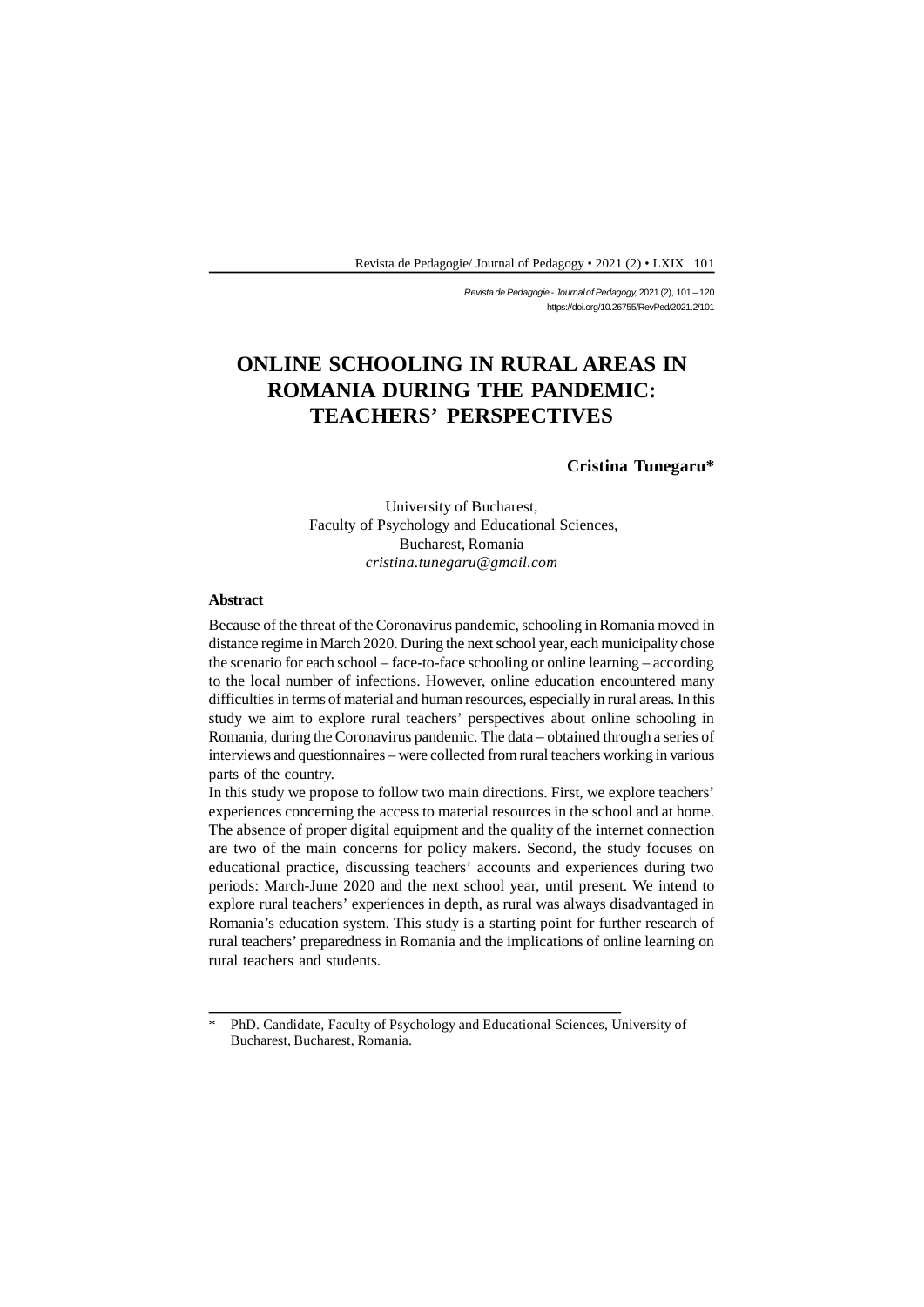**Keywords**: online schooling, pandemic, rural, teachers' experiences.

#### *Rezumat*

*Din cauza ameninţării pandemiei de Coronavirus, şcolarizarea în România s-a mutat în regim la distan*, în martie 2020. În anul colar urm tor, autorit ile din *fiecare jude au ales scenariul pentru fiecare coal – coal online sau fa în* fa – în func ie de num rul de infect ri la nivel local. Educa *ia online a întâmpinat îns multe dificult i în ceea ce prive te resursele materiale i umane, în special în* zonele rurale. În acest studiu ne propunem s<sup>explor</sup>m perspectivele profesorilor *din mediul rural despre şcolarizarea online din România, în timpul pandemiei de Coronavirus. Datele – ob inute prin interviuri i chestionare – au fost colectate de la profesori din mediul rural care lucreaz* în diferite p r i ale rii.  $\hat{I}$ n acest studiu ne propunem s urm rim dou direc ii principale. În primul rând, explor *m experien ele profesorilor cu privire la accesul la dot rile necesare la coal i acas. Absen a unui echipament digital adecvat i calitatea conexiunii la internet sunt dou dintre principalele preocup ri pentru deciden ii de politici publice. În al doilea rând, studiul se concentreaz pe practica educa ional*, discutând experien ele profesorilor în cele dou perioade: martie-iunie 2020 *i anul colar urm tor, pân în prezent. Ne propunem s explor m în profunzime experienţele profesorilor din mediul rural, deoarece mediul rural a fost întotdeauna dezavantajat în sistemul de înv mânt din România. Acest studiu este un punct de plecare pentru cercet ri ulterioare privind preg tirea profesorilor din România i implica iile înv* rii la distan asupra profesorilor i elevilor *din mediul rural.*

*Cuvinte-cheie: experien ele profesorilor, pandemie, rural, coala online.* 

### **1. Introduction**

Information technology has had a growing impact in education for the last decades and the concept of online education enjoyed sustained academic interest. Basilaia and Kvavadze (2020) define online education as any learning activity where "information technology and communications are used to help in the development and acquisition of knowledge from the different remote locations. It uses the internet and video/audio and text communication and software to create the learning environment" (p. 1).

Basilaia and Kvavadze (2020) further recognize several types of online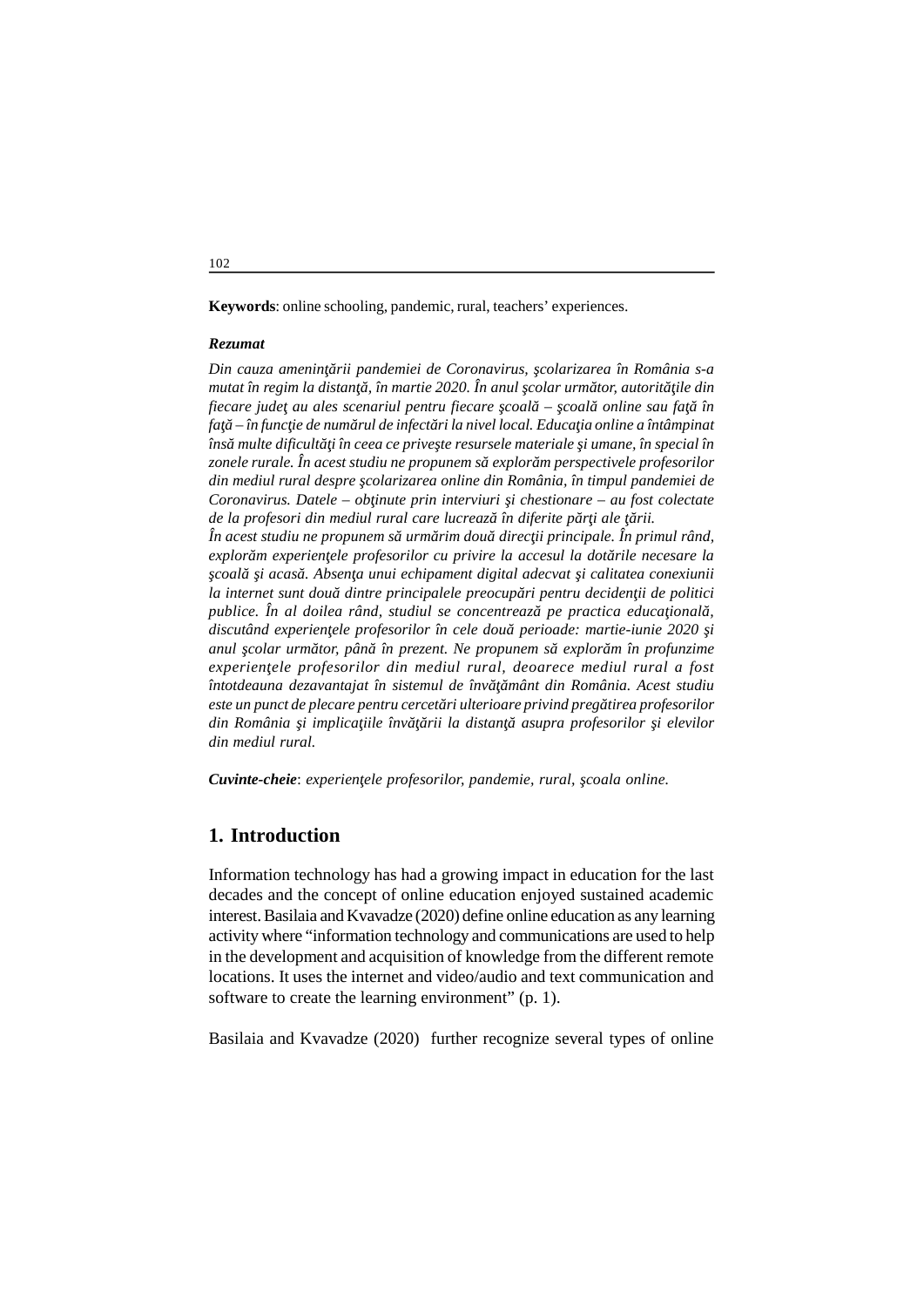learning: knowledgebase ("a set of lessons that are published on a website and have general instructions for learning that a student has to follow, with no support available"); online support ("a modified version of the knowledge base where the support is available so there is a discussion board, web forum or another communication way available to get support"); asynchronous training ("the lessons do not take place in real time, but the students are provided with content regularly"; support is given "through email or other communication platforms"); synchronous training ("done in real time with a live instructor and optional moderator"; "participants can communicate directly with the teacher and other group members"); hybrid training ("a combination of online and in-person interaction").

In this article we explore *online schooling* solely through the Romanian experience during the pandemic which is characterized by improvisation and haphazard measures aiming to replace traditional interactions, which were unexpectedly curtailed. For most rural schools this experience is composed of two periods. The first period is marked by a sense of insecurity, fear in the social reality of the pandemic. School closed at the beginning of the pandemic (March 2020), and there was little interest for developing an online approach to education during that specific school year, though certain attempts were made by teachers and policy makers. Soon after March 2020, some teachers started to organize distance learning sessions using the knowledge they previously had. By the end of the school year 2019-2020, only students who needed to pass national examinations returned to school in special conditions. By the beginning of the next school year, the online schooling context changed dramatically, as the majority of schools/municipalities in Romania had to organize some form of online classes, accordingly to the scenario they were assigned: hybrid or online. Education policy makers scrambled to supply digital equipment for disadvantaged students.

These periods lack a systematic approach to create a cohesive online learning infrastructure. Rather we see a simple transposition from the traditional regime to the virtual one using the same strategies and teaching methods. Exploring teacher's experiences of online teaching, Truzoli et al. (2021) show that "depression and stress are the main predictors of satisfaction level for online teaching" and "coping, locus of control and self-efficacy emerge as important protective factors".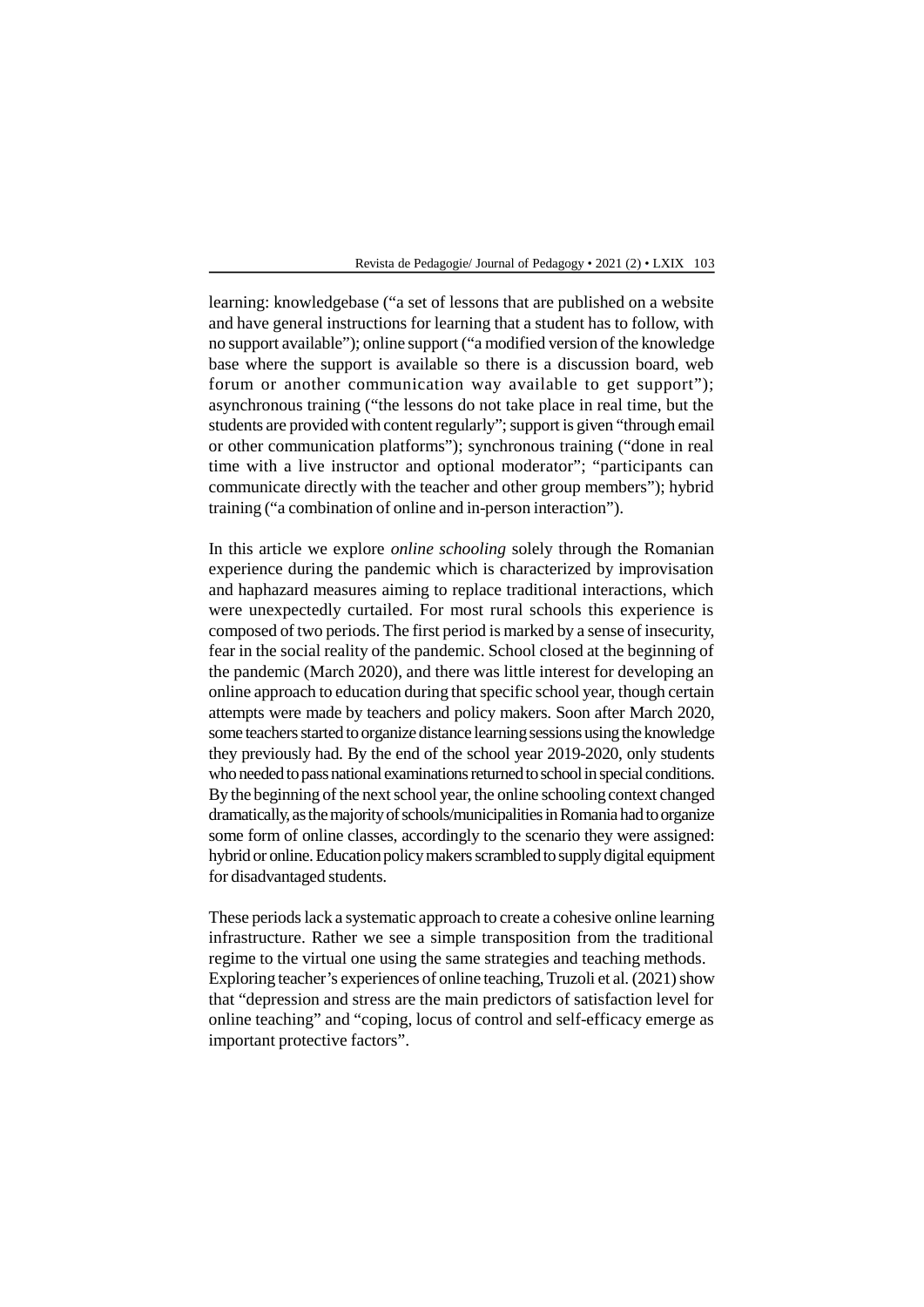Kim and Asbury (2020) show that strong relationship between teachers and a sense of community in the school are essential in overcoming uncertainty. Their study explores teachers' experiences during the first five weeks of online teaching caused by the pandemic and it highlights teachers' worries about vulnerable students and the need for "more joined-up thinking from the government", "along with clarity from policy makers".

In this study we explore rural teacher's experiences in the two periods discussed, focusing on the access to digital equipment for students and teachers and on teacher's practice during the online classes, their perceptions, and accounts regarding online teaching. We focus on rural school mainly for two reasons. First, because rural education was always disadvantaged in comparison to urban education, due to high rates of poverty, teacher mobility, staff turnover, poor school infrastructure, school dropout (Horga et al., 2017; Merce et al., 2015). In rural areas, 30% of households lack internet access, and the service cost constitutes a significant financial disincentive for disadvantaged families (INSSE, 2020). For the 2019-2020 academic year, the dropout rate for rural middle schools stood at 1.9%, significantly higher than 0.8% for urban schools; for primary schools the rural dropout rate was 1.7% (INSSE, 2021). The high rates of poverty and early school leaving in recent history can explain the educational success of the parents: rural parents graduate an average of 9.74 years of school and just 0.7% finish a form of higher education, versus 12.1 years and 18% for urban parents. (World Vision, 2020). Although several public policies target rural education in Romania (Ungureanu, 2018), reducing inequalities between rural and urban continues to be a challenge, as rural is "a disadvantaged environment" (Stanef & Manole, 2013). Second, Romania is among the countries with high shares of the rural population at European level (Eurostat, 2021). Thus, concentrating on rural population, seen as a vulnerable group, is a necessary action especially during the pandemic.

### **2. Methodology**

The survey conducted collected information through the use of interviews and questionnaires with teachers working in rural schools during the COVID-19 Pandemic. Teachers were approached via email or social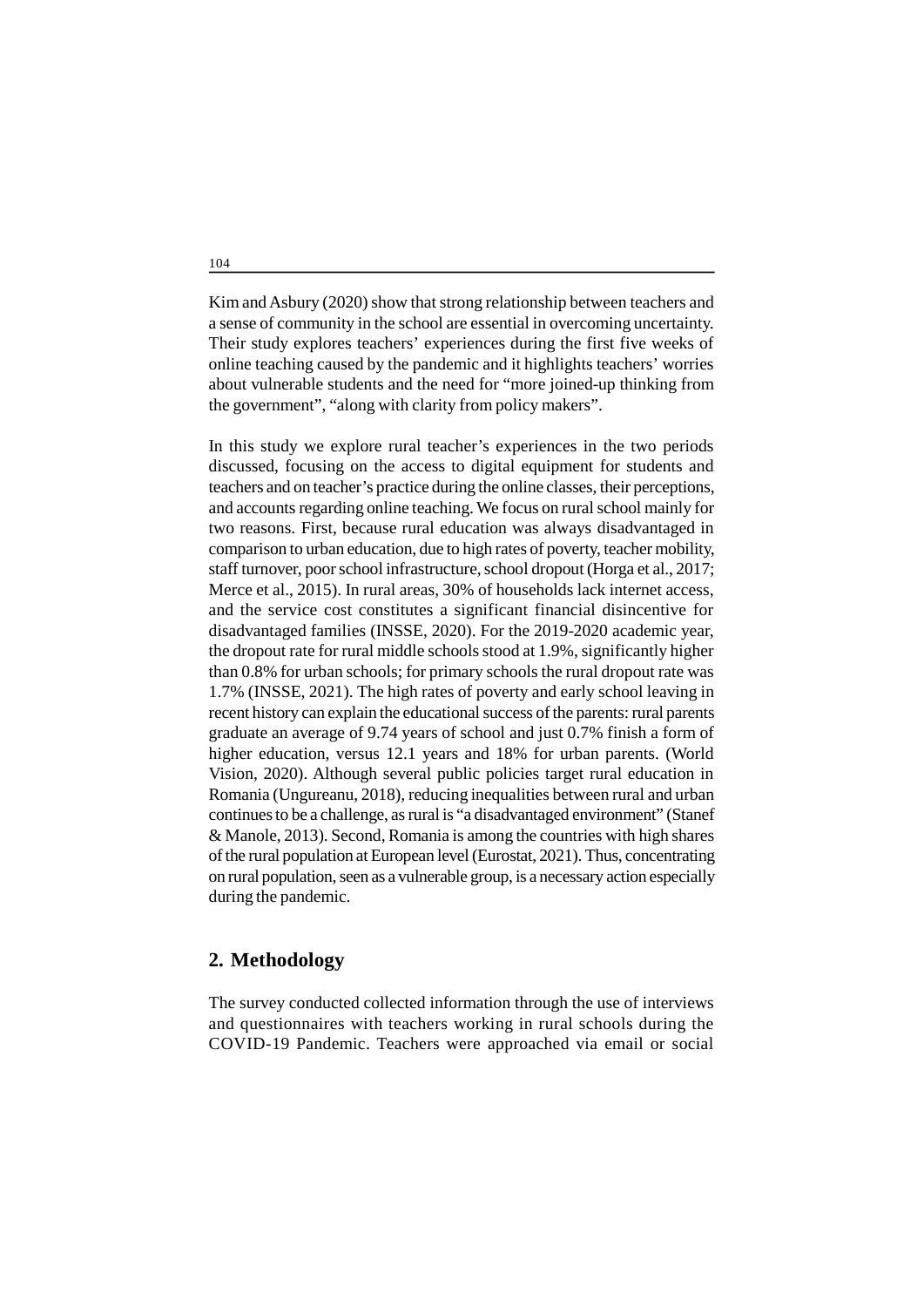networks, the only criteria of interest being teaching experience in a rural school during the reference period. The interviews took place via Skype, Zoom or phone, as agreed with each teacher and lasted approximately an hour. The interviews, which consisted of open-ended questions, were recorded, then transcribed.

We employed two tools of data collection – interview and questionnaire. In total we collected 18 interviews and 12 questionnaires. Initially the teachers in the sample were invited to interviews, however some on the teachers who expressed their interest about the research preferred a questionnaire. Therefore, by analyzing the interviews in the sample, a questionnaire was created and sent to the remaining 12 teachers. The interviews and the questionnaires focused on: their teaching experience during the pandemic, the level of support they enjoyed from the school and authorities, whether they had adequate material support, connectivity, etc. and skill development for online teaching, the students' attendance and methods to reach them outside online education, the involvement of the parents, the learning gaps the teachers observed among the students upon return to school and whether they will continue to use online teaching methods after the pandemic restrictions are lifted.

The questionnaire survey and the interviews were conducted from May 2021 to June 2021. The questionnaires were sent by email. Before they answered the questionnaire, participants were offered adequate information about the study, its objectives, and the processing of the data. Moreover, all participants have given their informed consent for the participation and the processing of the data for research purpose.

A first pass over the raw interview data was performed to collect salient issues. These were identified based on the author's experience with online teaching and relevant topics from the literature. This process may be prone to systematic bias. In a second reading, the data was coded in the themes previously identified.

We identified the following themes:

- (a)Access to digital resources in school and at home.
- (b)Internet connection difficulties and improper equipment.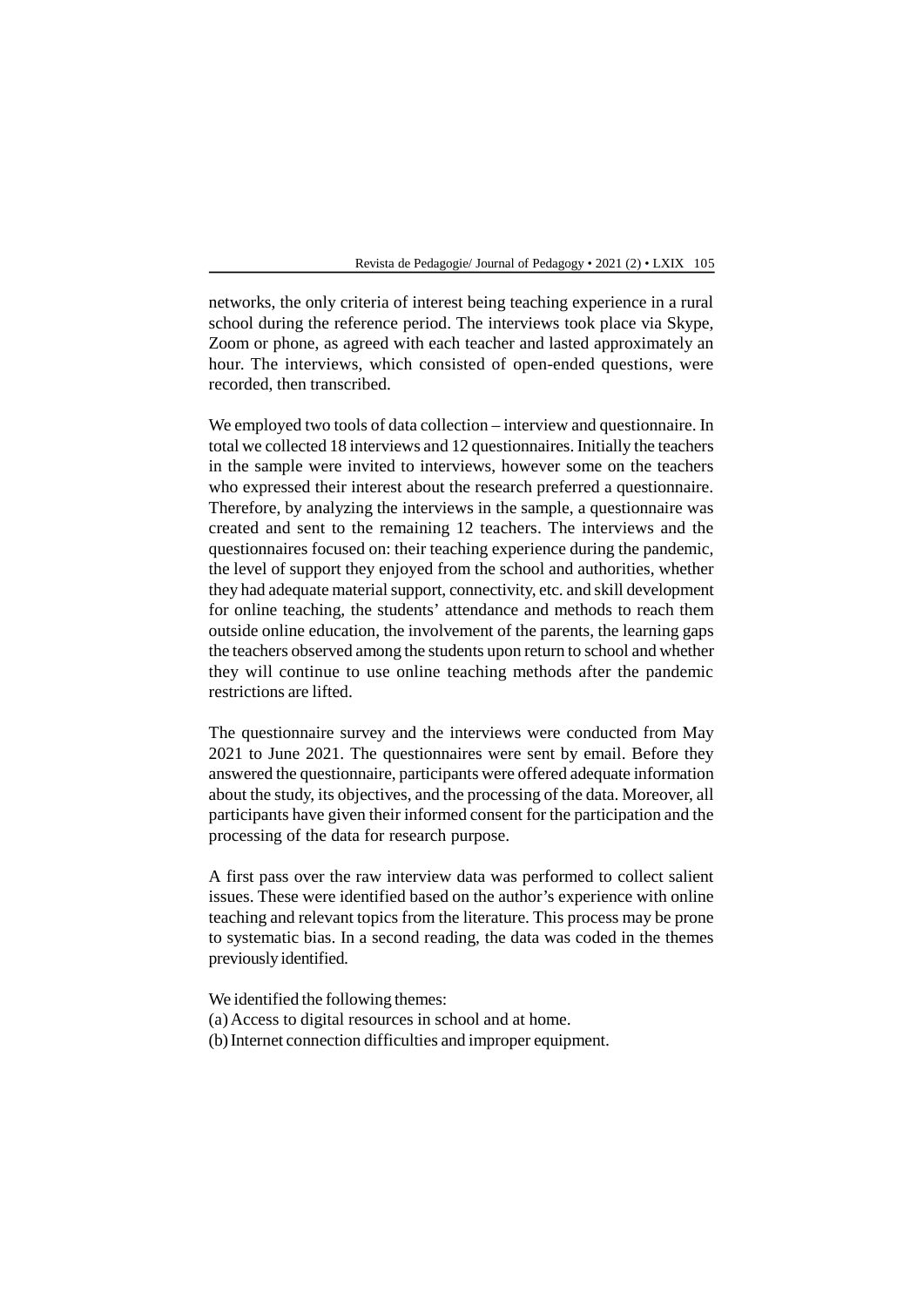- (d)Online schooling methods.
- (e)Teachers' perceptions about parental involvement in the pandemic context.
- (f) Students' motivation and participation in online classes.
- (g)Learning gaps occurred due to the new configuration of schooling.
- 2.1. Sample

The sample consists of 30 teachers working in rural schools across the country. They were selected from a large body of rural teachers who were approached online and invited to take part in the research. In total, approximately 200 invitations were sent. The resulting sample is random and no attempt was made to correct for geographical overrepresentation of certain counties. There was no previous contact with any participant. Every teacher in the sample represents a different school.

Table no. 1 outlines the professional profile of the resulting sample: number of teaching years, number of rural teaching years, the subjects they teach, the county.

| Teacher    | Total no. of<br>teaching<br>years | No. of years in<br>the rural<br>school | Subject                   | County    |
|------------|-----------------------------------|----------------------------------------|---------------------------|-----------|
| AN         | 20                                | 20                                     | Primary school<br>teacher | Constan a |
| AP         | 6                                 | 5                                      | Primary school<br>teacher | Maramure  |
| CG         | 10                                | 10                                     | Romanian<br>Language      | Vaslui    |
| <b>VC</b>  | 11                                | 11                                     | Romanian<br>Language      | Suceava   |
| <b>MAO</b> | 2                                 | $\overline{2}$                         | Romanian<br>Language      | Vâlcea    |
| MD         | 2                                 | $\overline{c}$                         | Romanian<br>Language      | Neam      |
| BV.        | 25                                | 10                                     | Romanian<br>Language      | Ia i      |

*Table no. 1. Professional profile of rural teachers in the sample*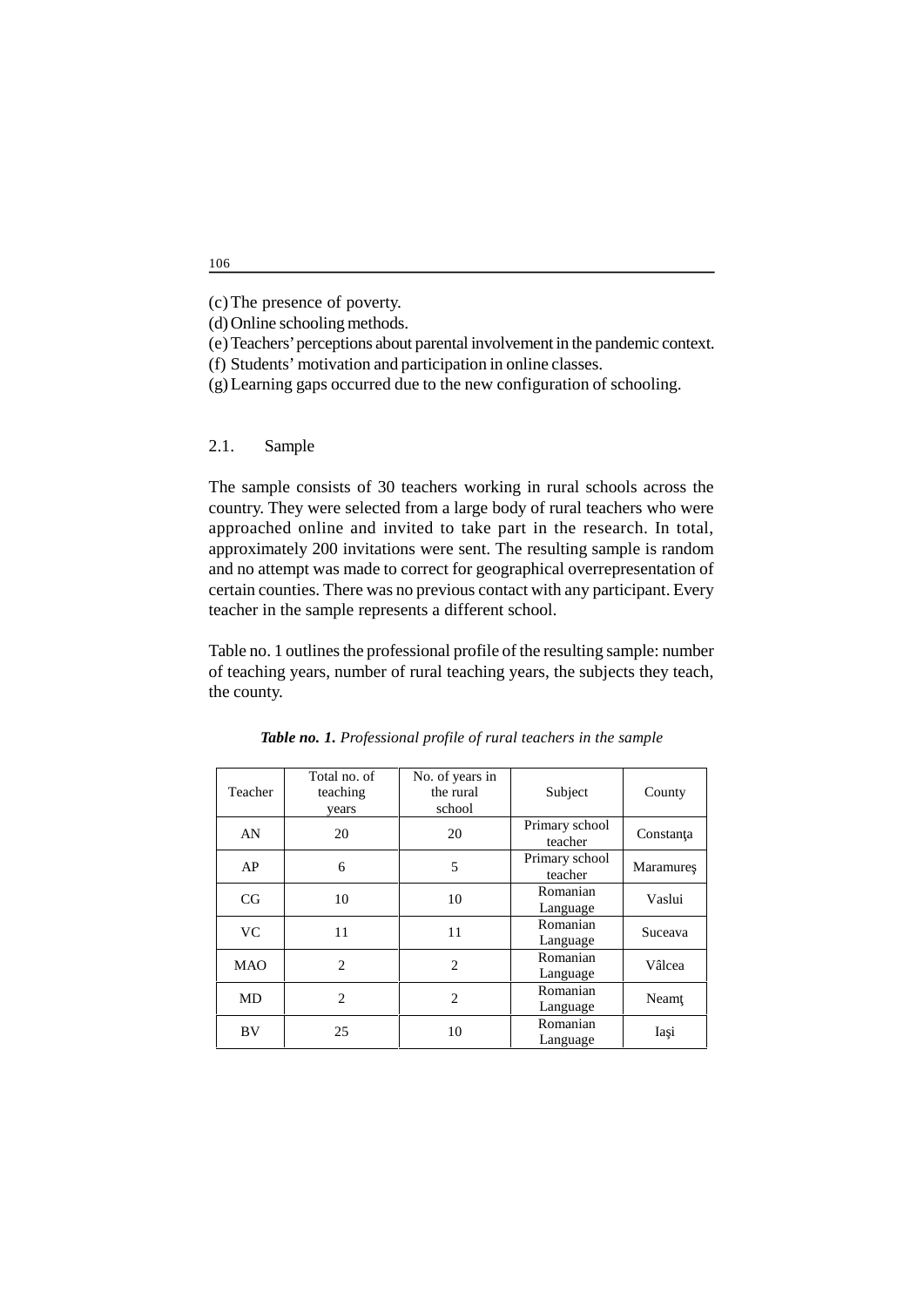|           | Total no. of   | No. of years in |                    |           |
|-----------|----------------|-----------------|--------------------|-----------|
| Teacher   | teaching       | the rural       | Subject            | County    |
|           | years          | school          |                    |           |
| DA        | 34             | 34              | Romanian           | Ialomi a  |
|           |                |                 | Language           |           |
| CZ        | 14             | 14              | Romanian           | Buz u     |
|           |                |                 | Language           |           |
|           |                |                 | Romanian           |           |
| MT        | 10             | 10              | Language;          | Vaslui    |
|           |                |                 | English            |           |
|           |                |                 | Romanian           |           |
| <b>SM</b> | $\overline{2}$ | $\mathbf{1}$    | Language;          | Prahova   |
|           |                |                 | English            |           |
|           |                |                 | Romanian           |           |
| LMI       | $\mathbf{1}$   | $\mathbf{1}$    | Language;          | Buz u     |
|           |                |                 | French             |           |
| PP        | 3              | 1               | Informatics        | Bac u     |
| AL        | $\overline{5}$ | $\overline{4}$  | <b>Mathematics</b> | Dâmbovi a |
| AB        | 12             | 12              | Mathematics        | Tulcea    |
| CD.       | 15             | 10              | <b>Mathematics</b> | Mure      |
| TR        | 35             | 35              | <b>Mathematics</b> | Teleorman |
| MG        | 6              | 6               | French             | Vaslui    |
| MV        | 19             | 14              | French             | Olt       |
| IU        | 24             | 20              | French             | Giurgiu   |
| MN        | $\overline{4}$ | $\overline{4}$  | French             | Bac u     |
| GA        | 9              | 9               | French             | Olt       |
| ZC        | 23             | 23              | English            | Gala i    |
| <b>OB</b> | 27             | 20              | English            | Tulcea    |
| MМ        | $\overline{2}$ | $\overline{2}$  | History            | Giurgiu   |
| CM        | 12             | 10              | History            | Bac u     |
| PO        | 3              | 3               | Geography          | Neam      |
|           |                | 10              | Geography;         |           |
| <b>RE</b> | 15             |                 | Sports             | Ia i      |
| EF        | $\overline{4}$ | $\overline{2}$  | Counselor          | Suceava   |
| CB        | 36             | 20              | Science            | Dolj      |
| Total     |                | 30              |                    |           |

In addition, to describe the sample, we explored the remoteness of each rural school. The distance from the teacher's home to school is extremely important in a rural educational context, as schools can be more or less desirable for teachers. The further from the city, the more remote the school is considered. The table below illustrates the distance from home to school for the teachers in the sample. We did not request or recorded objective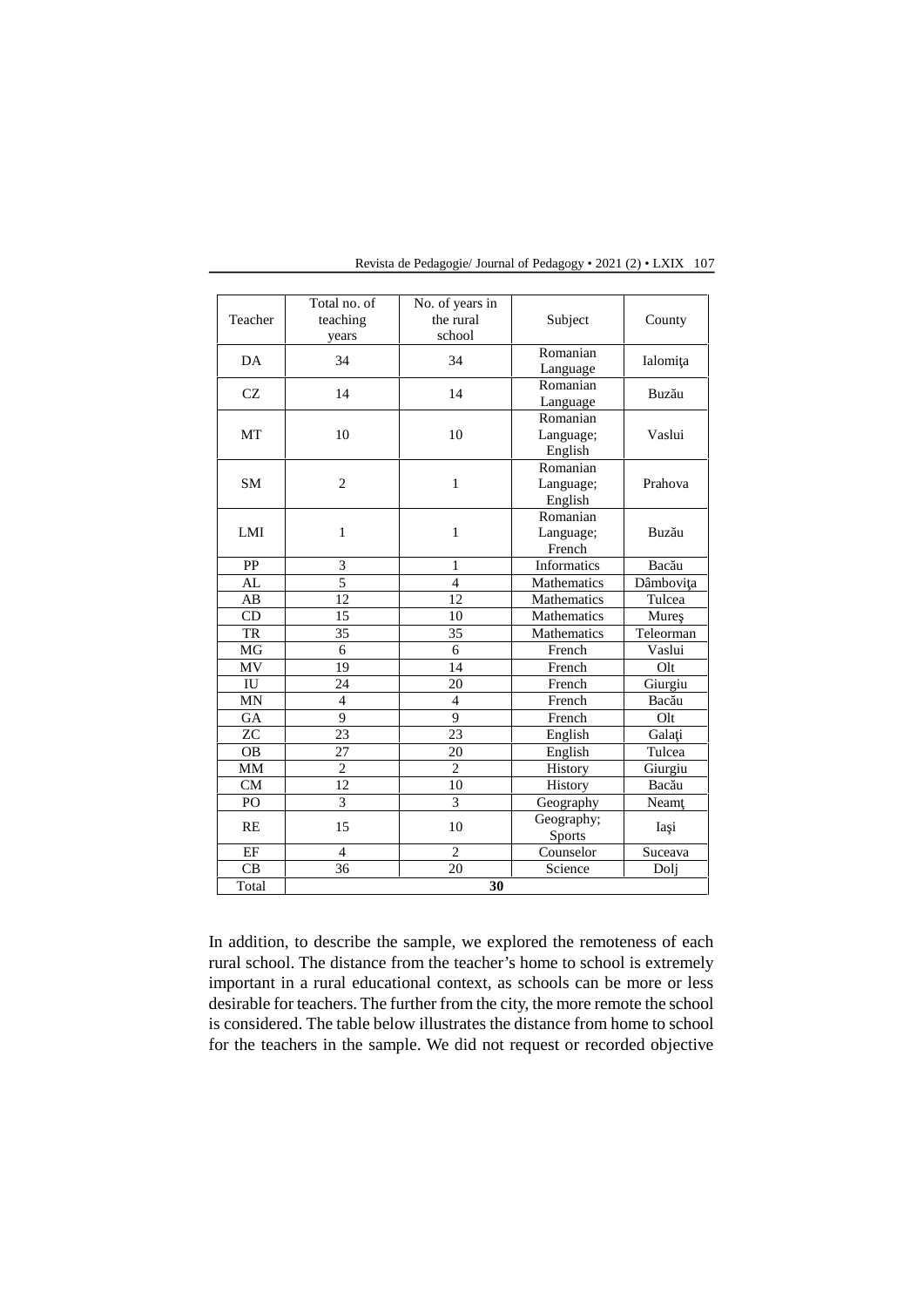distance data such as distance in kilometers from home to school, duration of commute, etc. Rather we used subjective self-assessment because teachers understand and perceive distance differently, considering some objective criteria, as access to public transportation, access to important roads and motorways, etc. This information was considered relevant because proximity to the school can have an impact on teachers' motivation, their relationship with the local community and colleagues and a long commute is a strong incentive to prefer online schooling to face to face teaching.

*Table no. 2. Distance from school to home*

|                                         | No. of teachers | Percentage |
|-----------------------------------------|-----------------|------------|
| Living in the village                   |                 | 26%        |
| Living in the city close to the village |                 | 53%        |
| Far from school                         |                 | 21%        |

Finally, as seen in the table below, we have explored teachers' connection with the rural environment.

*Table no. 3. Teachers' connection with the rural environment*

|                                   | No. of teachers | Percentage |
|-----------------------------------|-----------------|------------|
| Have lived in a rural environment |                 | 50%        |
| Live in a rural setting           |                 | 26%        |
| Never lived in a rural setting    |                 | 24%        |

#### 2.2. Limitations

One main limitation is the size of the sample and its random nature. Also, some counties are not represented while others are overrepresented.

This study took place at the end of the second school year affected by the pandemic – 2020-2021 - when each school in Romania followed a particular path according to the infection rate in the locality and the changes this rate suffered. Some schools spend more time than others following the online scenario. Some rural schools experienced the hybrid system as defined in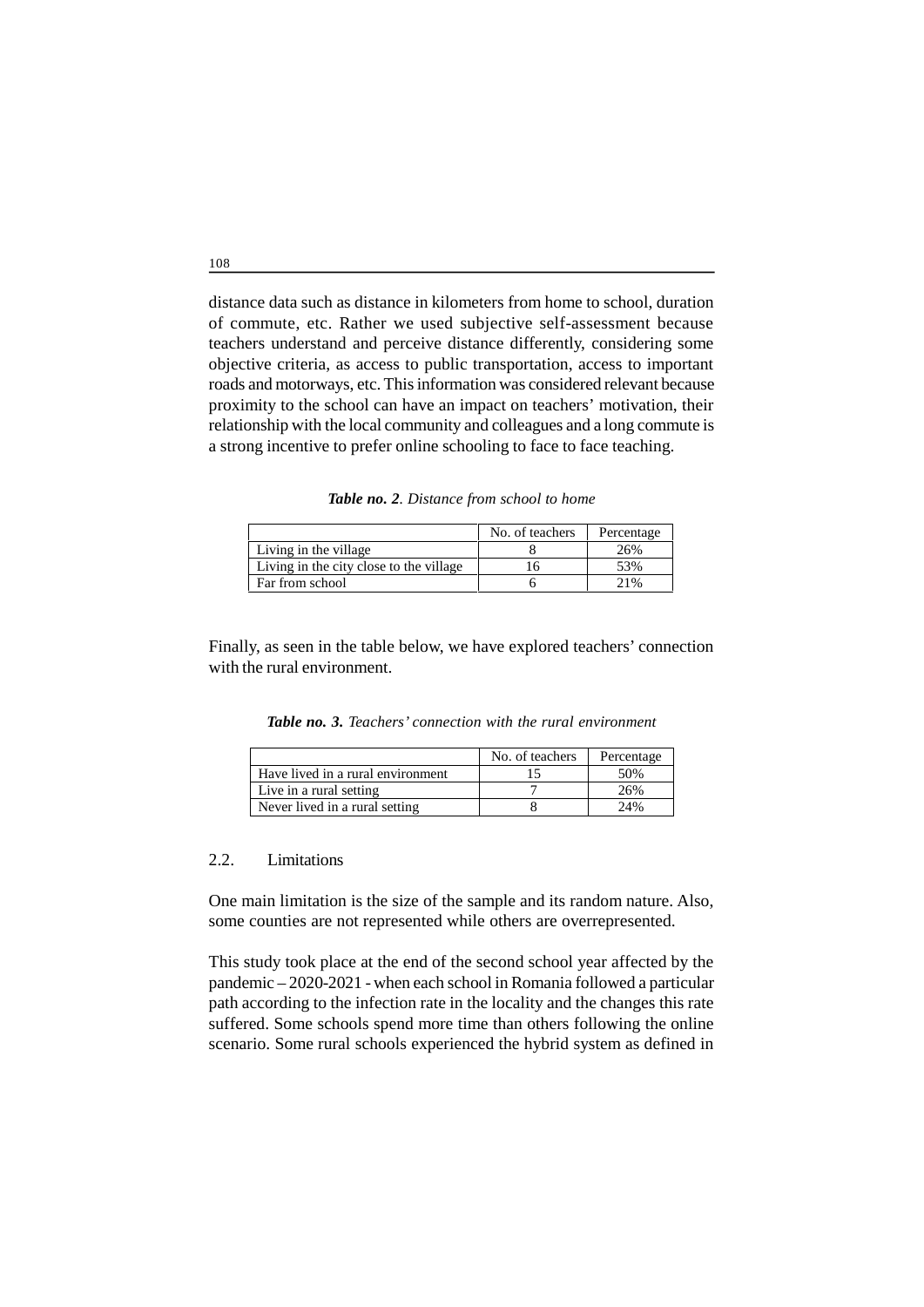the Introduction, while others didn't. Given these factors, each school experienced this period differently. This study explores teacher's experiences beyond the particularities of the school scenarios. We do not take into consideration the time each school spent in the online or hybrid system.

### 2.3. Objectives

The aims of this study are: (1) to explore rural teacher's access to digital equipment; (2) to highlight the positive and negative experiences of rural teachers during the pandemic focusing on educational practice; (3) to underline rural teacher's needs in the context of digitalizing education; (4) to give voice to teachers to express their personal and professional challenges they faced during the COVID-19 pandemic.

### **3. Results**

3.1. Access to digital resources in school and at home

One of the main concerns of online schooling is the absence of proper equipment for schools, students, and teachers. In order to ensure access to education for all children, national and local strategies were implemented during the 2020-2021 school year. The ministry of education has allocated nationwide 250 000 devices with internet connection to children from disadvantaged backgrounds.

However, in this study, teachers complain about the quality of the ministry's equipment for various reasons. Some report the difficulties encountered by using them: "we received those wonderful tablets, which really were not good quality, and made our work very difficult after that. When the child who received that tablet from the ministry was connected, well, I wanted to involve him/her. In response, it created a terrible howling, whistles, grunts, woes and a fantastic noise and it was terrible from this point of view." (AP, Primary school teacher).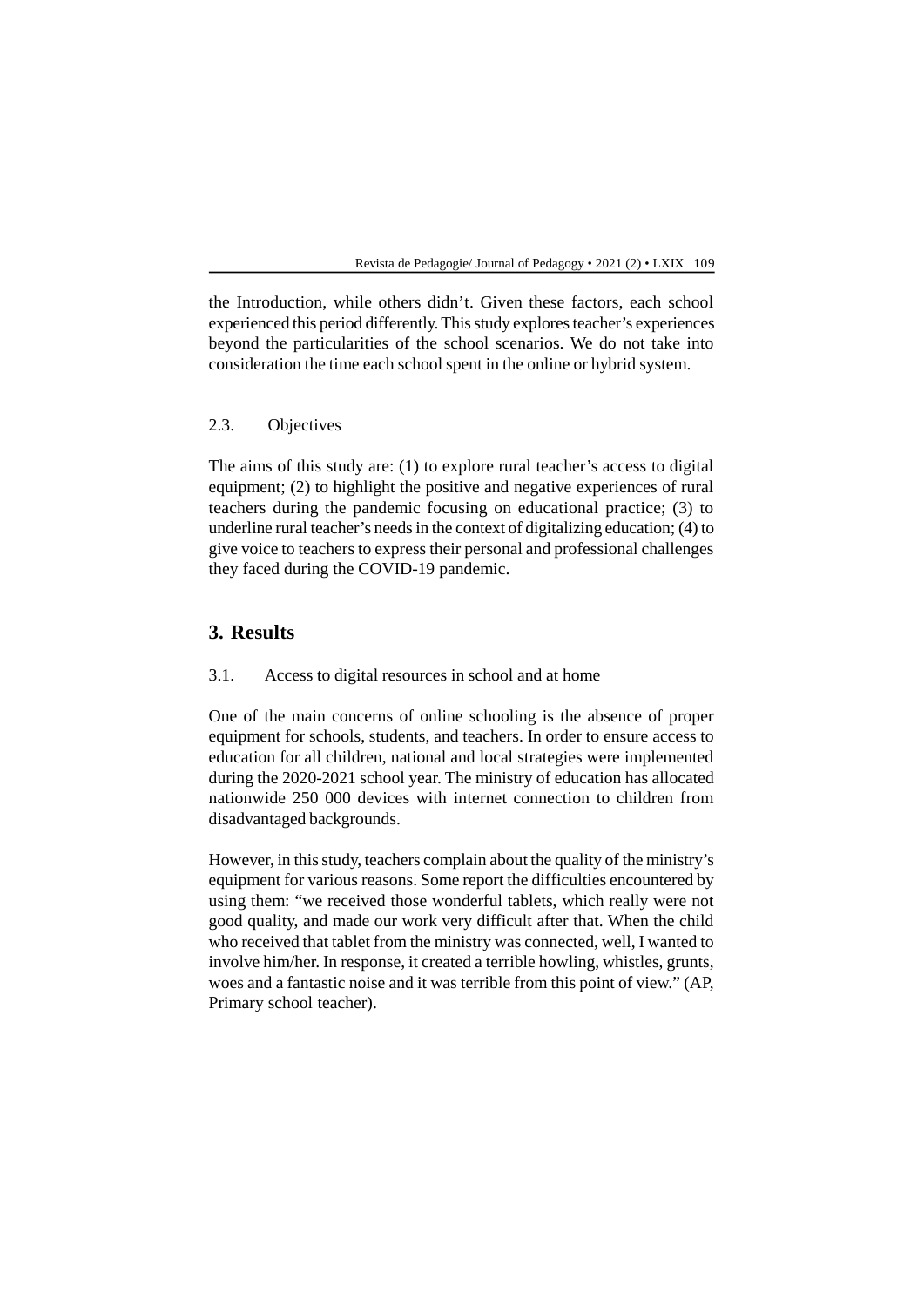Other teachers report that the tablets arrived too late and were of poor quality and were difficult to use: "The school obtained 312 tablets through the "Home School" program, but they came too late, they broke down very quickly." (CM, History Teacher, Bac u).

Some teachers dispute the usefulness of these equipment, arguing that very disadvantaged students aren't able to use them until the family has access to utilities: "they received equipment, but they don't have electricity at home, or they don't have internet and the internet on the tablet doesn't work" (MM, History teacher).

Local efforts and campaigns may respond better to children's educational needs. As it can be seen in the account below, the social context of the village can have a powerful impact on schooling during critical periods. In one village in Vaslui, the priest is an important figure in children's education, finding and implementing local solutions, so that every student can participate in online classes: "Most of the children had [tablets], because we asked the priest for help. In our village, there was a small campaign to collect functional, but no longer used, tablets or phones and they were given to the children. Also, the priest, topped-up prepaid phone cards every month […]" (CG, Romanian language teacher, Vaslui). The priest acted not only as an educational liaison for the community, but he organized a special room in the church's courtyard where students could borrow tablets and use them to connect during online classes: "Others [students] were able to go to a place near the church, a larger room with tables and chairs. The priest installed a router and children who had no signal or no equipment, took some tablets left by the priest and connected from time to time". In this particular approach, the school and the priest worked together to encourage and support students. This Romanian language teacher reports that most of the students were able to participate in online classes due to the conjugate efforts of the teachers, priest and the community as a whole.

Teachers argue that many students in rural schools needed to use a phone to connect to classes, even though this equipment is not adequate. "It's difficult on the phone, it's tiny" reports one primary school teacher, who states that, in her class, just 10 students could afford a tablet or a laptop while the other 17 children could only use the phone. Some students claimed they are not allowed to use a phone of a parent to connect to online classes. As a consequence, one Informatics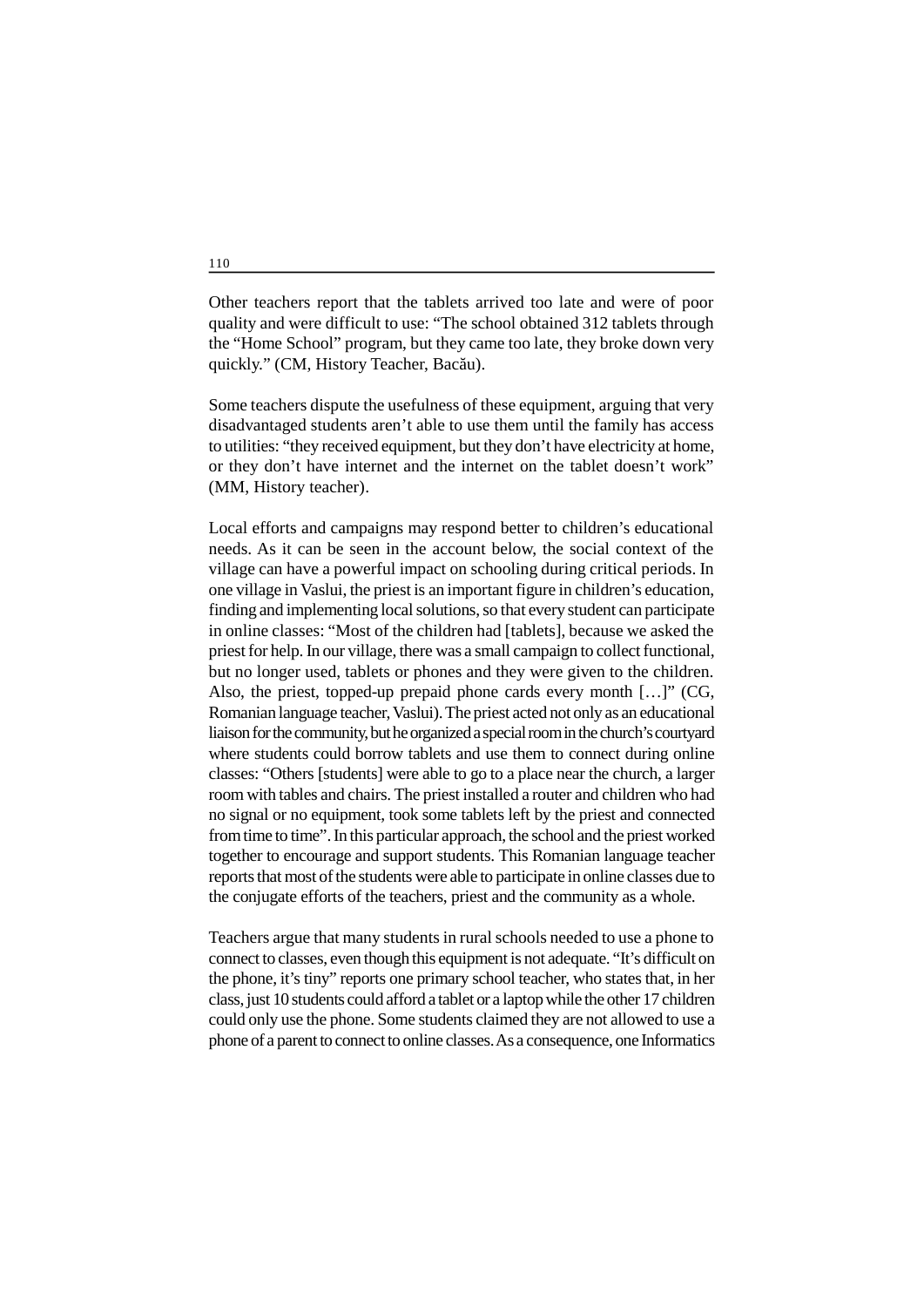teacher (AB) declares that at some point "2-3 students were present at the online class. Teach Informatics to them online! But with what? Even those who log on have just a pitiful phone to watch. It's terrible."

### 3.2. The quality of the internet connection

We have found that the great majority of teachers consider that the quality of the internet connection was rather poor in rural localities and became a source of inequalities: "Some children really weren't malicious, they just couldn't connect because they didn't have a signal" (CG, Vaslui). Internet connection difficulties were encountered even in urban contexts. MG, a French teacher shares that "even in my city I had bad days with almost no connection, but for example in the village of V., in January, there was none at all, the children had to deal with mobile data, if they could afford it; if they didn't, they could not participate"*.* Access to online education was limited for some students due to lack of adequate internet connections. Thus, the families were required to spend on mobile data fees.

The internet connection was disturbed or absent for different reasons, as the following: the area is in a process of modernization and expansion of the cable network (MN), a specific phone network has no coverage in the village (EF, school counselor; CM, History teacher, PO, Geography; IU, French language), teachers experience loss of connections at mid-day, disturbances (MV, French teacher; DA, Romanian language).

### 3.3. Online classes and poverty

Online teaching in rural communities poses specific challenges for students and teachers, given the poverty, deprivation and internal immigration. According to national statistics data, in "rural localities over half of the population is at risk of poverty or social exclusion" (Andrei, 2018). Furthermore, "the likelihood that a person in rural areas will be in such a situation is twice as big, compared to a person from the urban environment; 29% of the population from rural areas in Romania lives in conditions of absolute poverty" (ibidem). The deprivation is not only reflected in access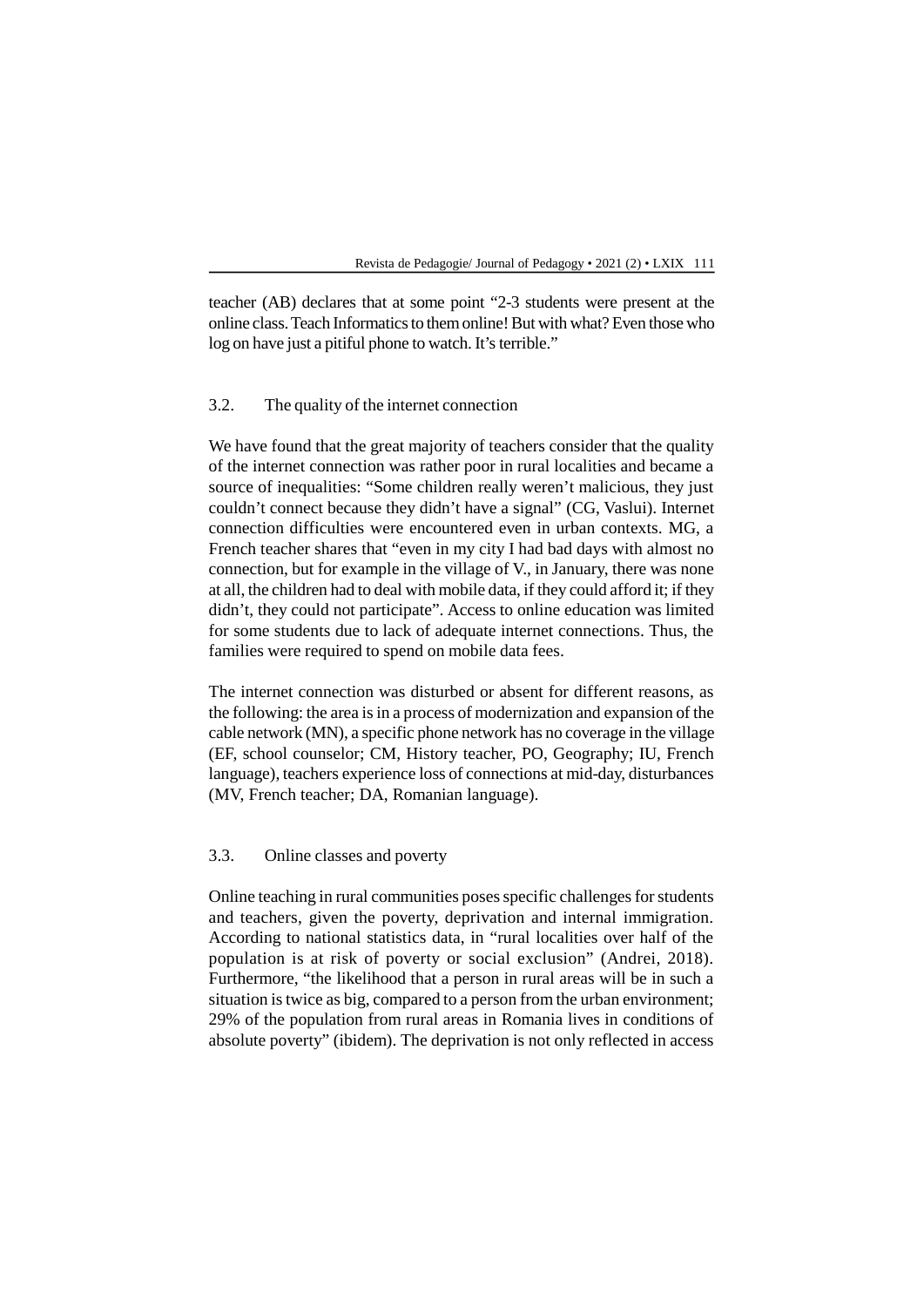to digital equipment but also in habitation conditions. Teachers report that many children live in overcrowded homes in which it is impossible to assure silence and privacy for each child during online classes. A Romanian language teacher specifies that, during the pandemic, even 3-4 children needed to stay in the same room during the winter and take part in online classes at the same time: "when you want to listen to your student, you also hear the younger brother as his teacher listens to him" (CG). This instance poses specific challenges both for the teachers and the students, the access to quality online education is limited for these students. To summarize, living conditions can profoundly impact education and children's participation and attainment during online classes.

Moreover, the participation in online classes can be affected by farming activities, especially in very poor villages. EF, a school counselor, reports that since the beginning of February 2021, children started to participate more in household activities at the expense of online schooling: "they went on the tractor, they plowed, it didn't matter they were in the  $6<sup>th</sup>$  or  $7<sup>th</sup>$  grade". Some older students in high schools and vocational schools transitioned to jobs and other remunerated activities: "when school went online, they left to work abroad. They simply went to work to make money, which is their main goal. They still connected from time to time because their teachers threatened to expel them, but there were many absences, hundreds of absences. I also know cases of children who worked there, locally, at the flower shop, at the hairdresser's, to make money".

### 3.4. Online schooling methods and the traditional school environment

Because the transition to online classes was sudden and unexpected, many teachers found themselves little prepared to create and organize suitable activities and strategies. Their previous digital skills, their creativity and their ability to learn and reinvent were put to the test.

The first period of online classes (March-June 2020) is described as full of enthusiasm, effervescence for students who participate in sharing their knowledge with the teachers. ZC, English teacher, reports that she is happy because her students helped her in understanding some computer "secrets". While some teachers report that they have had no help and support from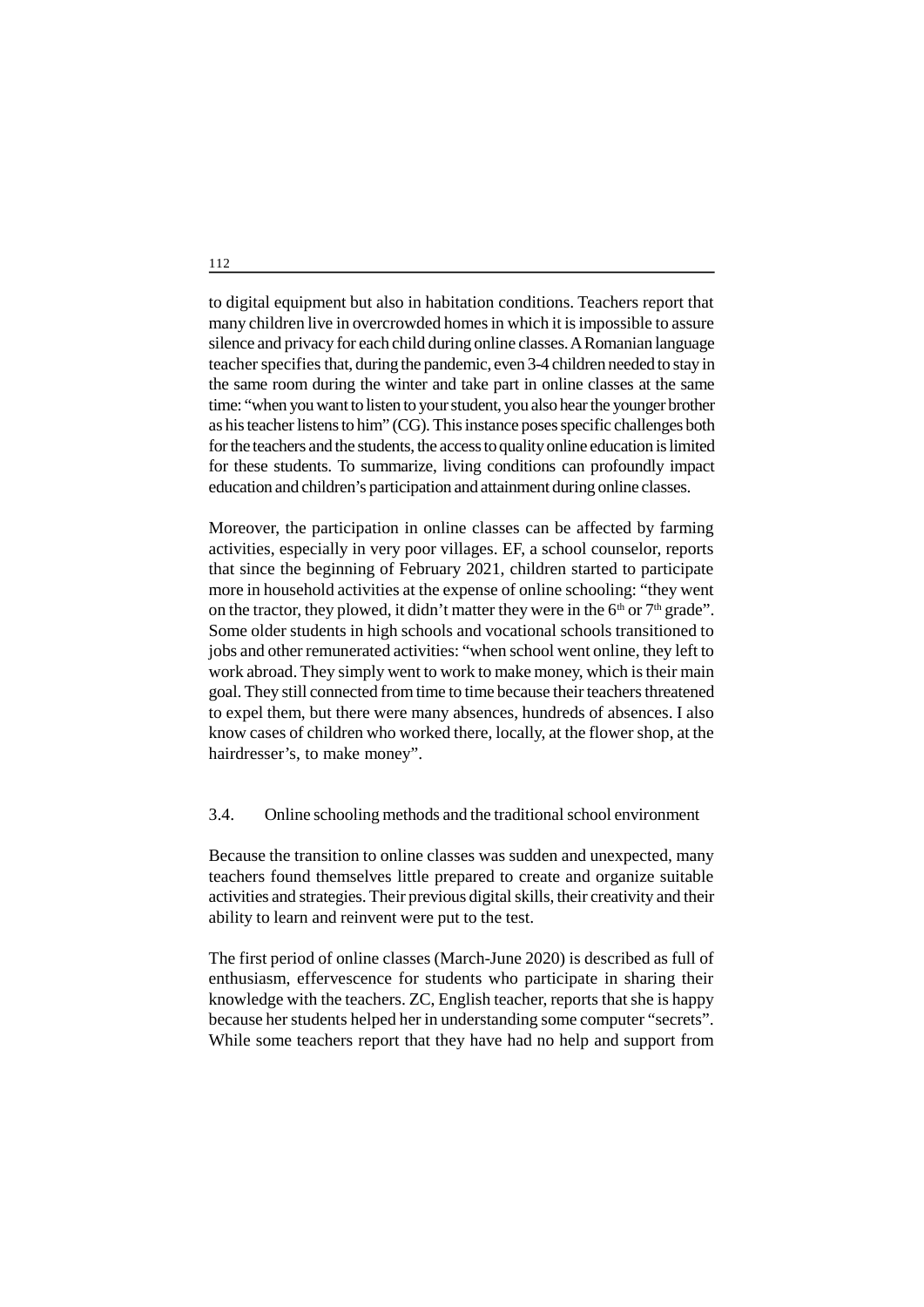school, local community or educational institutions, experiencing a form of abandonment (AN: "I participated in training courses on my own initiative and on my own money, I taught the lessons from home"), others claim they could rely on themselves or their colleagues (RE: "I taught myself; when I didn't know I asked my colleagues. We helped each other all the time"; DA: "Within the school, we collaborate very well, it's the school family. I was always in touch with my colleagues, for any problem and at any time.") or the principal (DA: "the principal made accounts for students and teachers on the Google Classroom"; PO: "A guide on access to the platform was developed, both for students and teachers"). Some teachers report that local authorities helped the school with digital resources and connectivity, while others complain they were left to their own devices.

Some teachers attempted to transfer traditional methods and strategies to online classes, by using, for example, white boards or computer graphic tablets: "I used a mini-board on which I explained the lessons as if it were a class board" (LMI, Romanian Language teacher); "all I needed was a graphics tablet and an internet connection" (CZ, Romanian Language); "I paid for a graphics tablet with my own money first, then my school bought one." (AB, Informatics). Others were creative in order to keep students engaged and attentive: "I came up with new things, with innovations and, you realize, that math class on the internet is one thing and drawing class is something else. And I went with interactive games, with things that would attract them" (EF, school counselor).

However, the majority of teachers think they will continue to use and integrate in traditional teaching some form of online activity, because they are easy to use (MG) or because of the diversity of online resources.

### 3.5. Parental involvement

Parents played an important role in online classes and teachers recognize the need of more intense parental involvement during the pandemic. While many teachers in this study complain of lack of control over students' involvement, the responsibility of supervision during online school shifted towards parents and family. Although the size of the sample does not allow us to make generalizable inferences, the interviewed teachers report that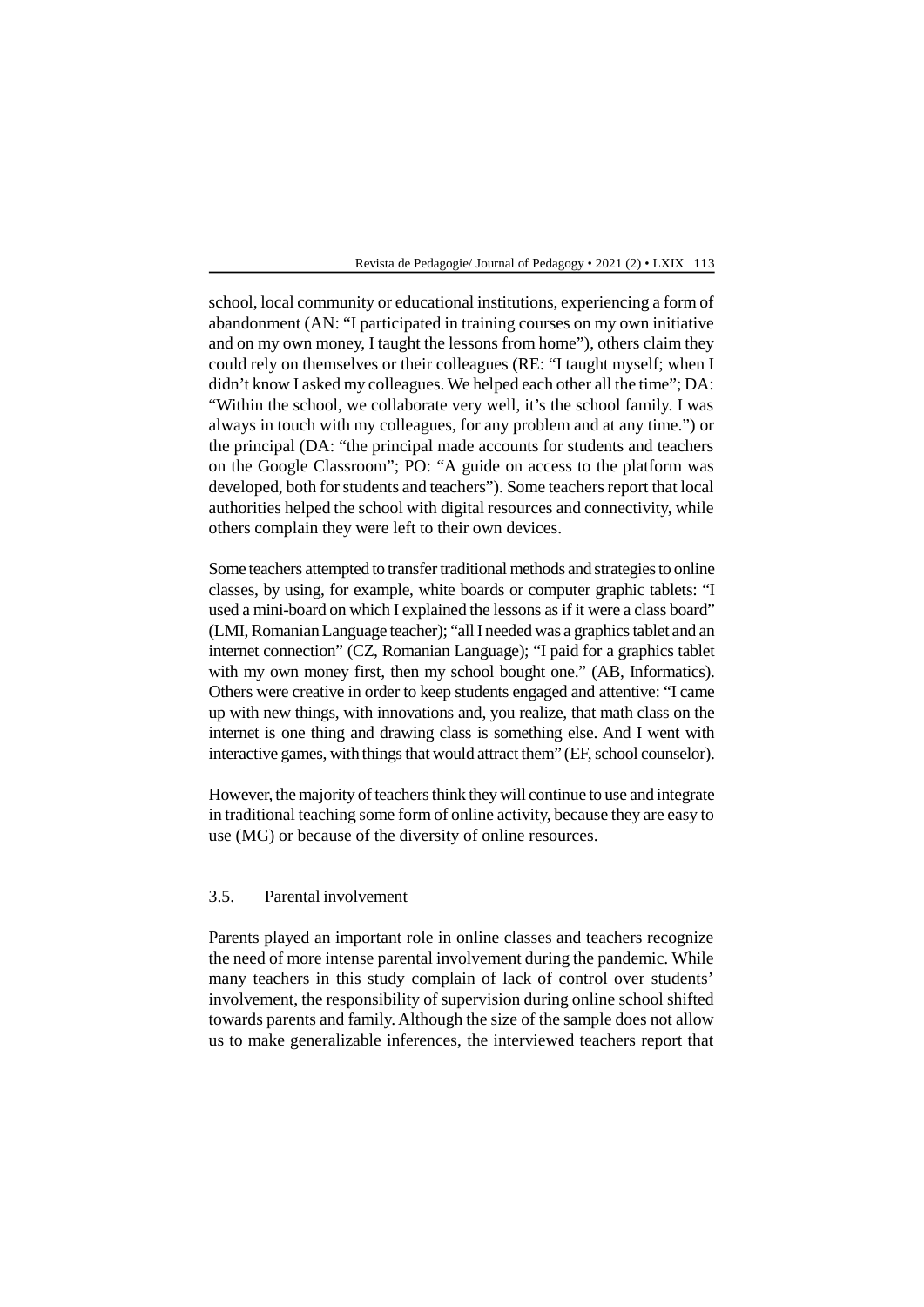primary school parents appear more involved, continually talking and interacting with the teacher so that students are present and they complete school activities they are assigned. To point, AN, a primary school teacher confesses of being proud of her work with preparatory class (6-year-old students) because "they learned to read and to write, which were my objectives". Furthermore, she adds: "with those who did not manage to connect today, tomorrow, the day after, I spoke on the phone, or the parents often came to me: "Miss, I'm coming to town because I have shopping to do". "Okay, let's give you another activity sheet, let me explain you what I did, so that you can show it to your child at home" (AN, Primary school teacher).

However, a plurality of middle school teachers in the sample (MG, French teacher; LMI, Romanian teacher; MM, History teacher; PO, Geography) report that while some parents were involved in the students' school life during the pandemic, many parents were absent. The words "lack of interest" is used by the majority of teachers when talking about some parents. MV, a French teacher reports that "Most of the parents seem involved. I had online meetings with them, but only the parents who came to school also attended online meetings; but other parents said relaxed that it was no problem that the child did not attend online classes, it was because he/she was sleeping, or he/she was tired!". Further, MV shows that some parents have a different understanding and perception about education than teachers and a common ground is difficult to establish: "some parents have the impression that, if they start contradictory discussions, endless and full of reproaches to the school and to the teachers in general, on the class groups, they are involved and interested in education!"

#### 3.6. Students' motivation and participation in online classes

Motivation is a key issue in education and especially in online schooling. Teachers in the sample report that initially students expressed enthusiasm to learn and interact via internet, but these reactions quickly vanished and made room for weariness, boredom. EF, a school counselor, analyzes the two periods saying that "by the end of February [2021] they were so bored with movies, power point slides, absolutely everything that means an online lesson, that it was very difficult to motivate them to participate".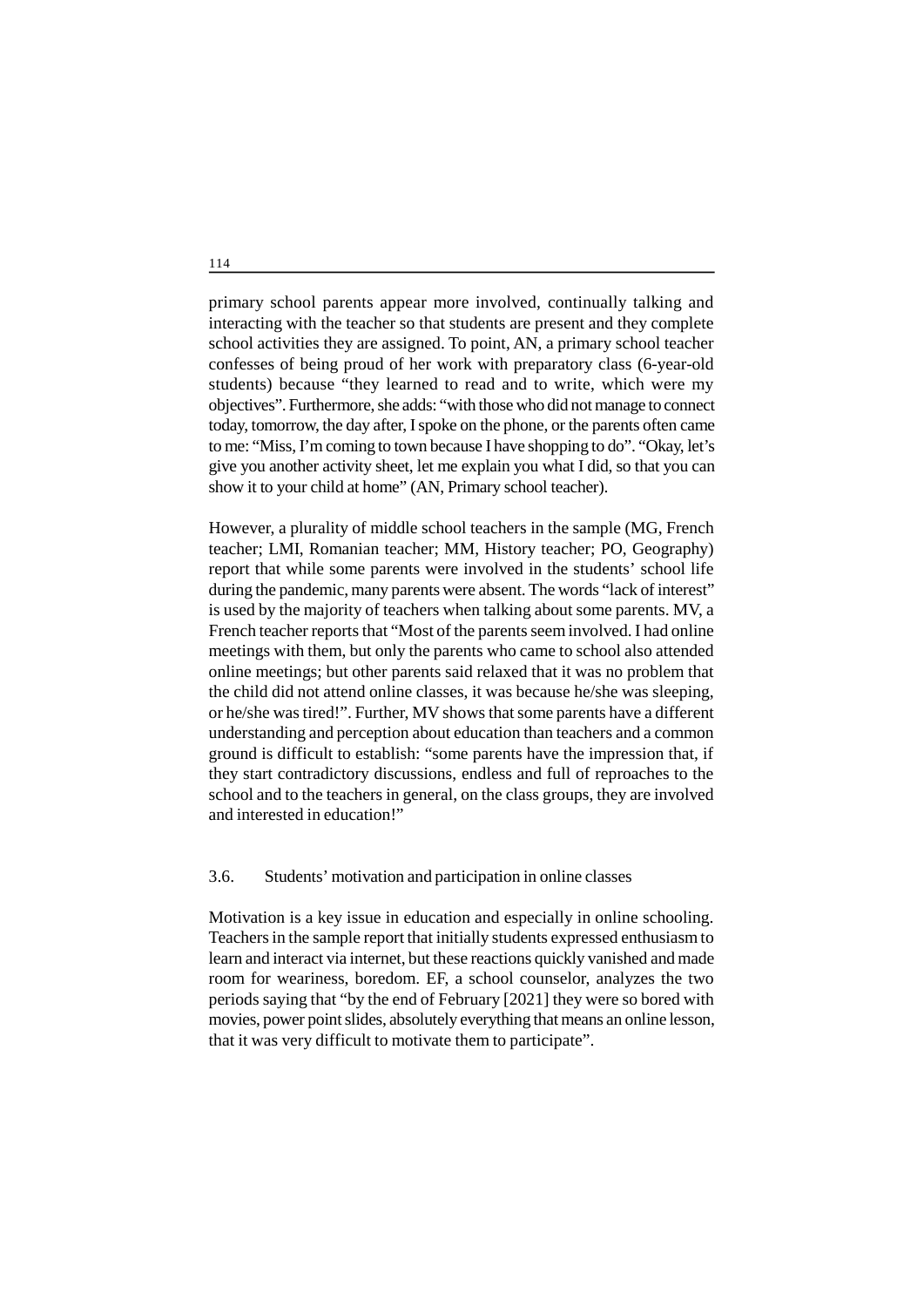In her study of learning in an online environment, Wong (2020) identifies two basic learning needs that are not compatible with online schooling: relatedness – "an individual's desire and need to connect and create a bondage with people" (p. 2) and arousal – "the state of learners engaged in an activity" with "positive arousal enabling continuous effort and participation in learning (p. 2).

Students turning their camera off and limiting their interaction with their peers are expressions many teachers encountered "In the class where I am a teacher, I told them "Guys, turn on that camera so everybody can see you, you are not watching TV" and one of them said to me, "I listened to you like the radio, Miss" (AB, Informatics). This attitude is not only a manifestation of tiredness, but it can also have psychological consequences, children learning from home may experience isolation, loss of contact with peers, thus being sensitive for behavioral changes, isolation, anxiety and depression (Deolmi & Pisani, 2020). However, as Dvorsky et al. (2020) argue, "some youth who experience peer victimization likely find time away from school allows for greater concentration on academics, in addition to improved one-on-one interactions with peers and family, and unexpected social connections".

Turning their cameras off is understood by teachers as signs of formally participating in the lesson, students losing the relatedness and the arousal: "They weren't turning on the camera and they weren't answering when called by name either. I could see they were connected, but they didn't answer." (EF, school counselor); "although the students did not have their cameras on, it was obvious that some were doing something else but attending class, and others appeared connected but never responded when called" (MV, French teacher).

### 3.7. Learning gaps

When speaking about the learning gaps students face when returning to traditional schooling, teachers concentrate on two directions: 1. loss of essential competences, abilities and skills in writing, reading-comprehension, calculus, a slowdown in thinking; 2. loss or change of social and interactional skills and abilities. The table below illustrates the teacher's evaluations of the students' development.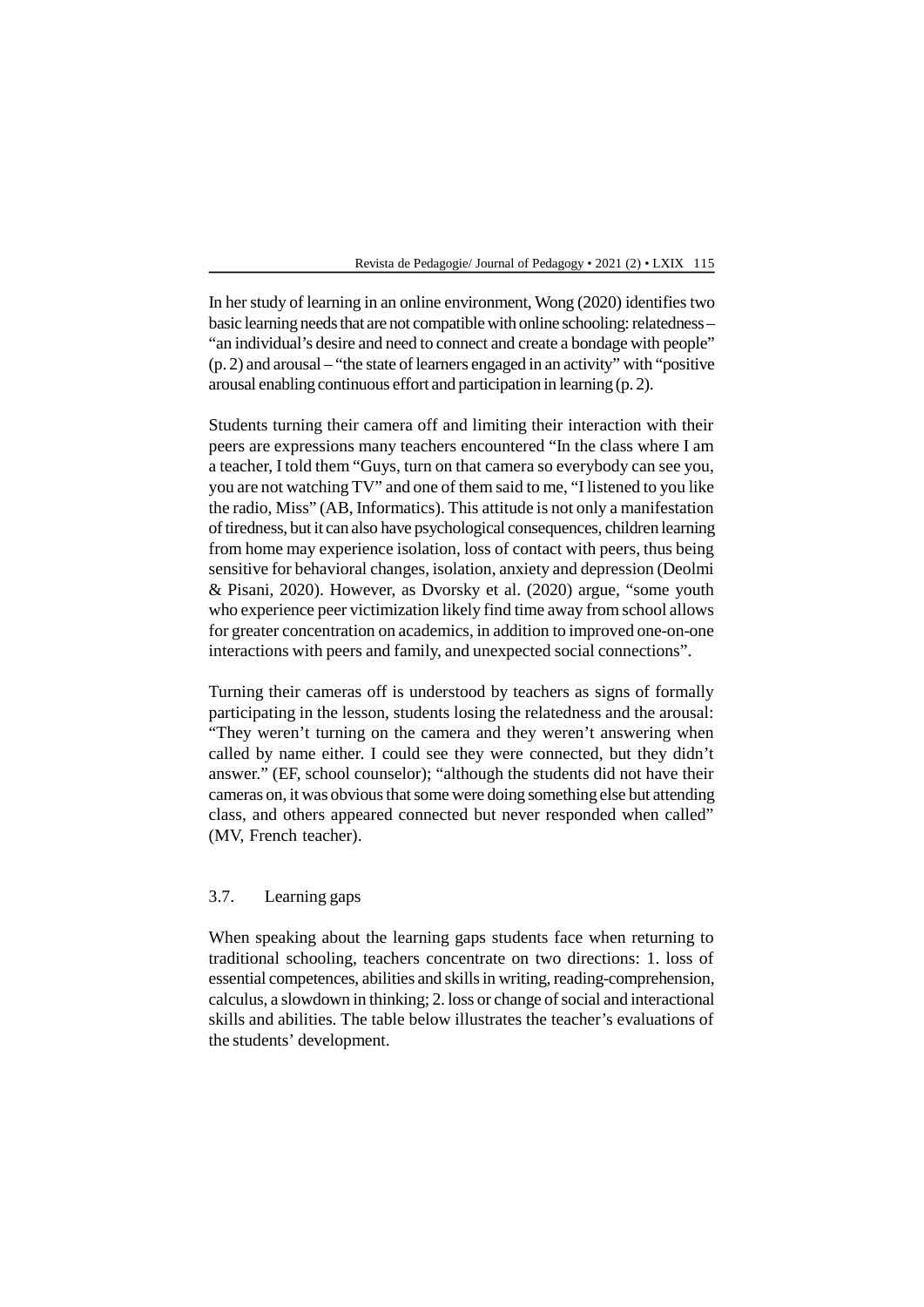|                                          | No. of teachers | Percentage |
|------------------------------------------|-----------------|------------|
| Indubitable learning and behavioral gaps |                 | 40%        |
| Some learning and/or behavioral gaps     |                 | 23%        |
| Stagnation                               |                 | 30%        |
| Progress                                 |                 | 7%         |

*Table no. 4. Teacher's evaluations of the students' development*

One Romanian Language teacher (VC, Suceava) expresses her concerns for the lack of proper writing guidance, which puts at risk certain vulnerable age group students: "It seems to me that a lot has been lost for spelling. We have transmitted the information [to students], but because I could no longer see a notebook, I could no longer make a personal correction, show the students where they need to correct something, a lot has been lost."

Students which transitioned from primary to middle school during the pandemic may be more at risk in losing key stages in the development of reading and writing skills: "Especially for students in the 5th grade who went online when they were in the 4th grade, I notice some grammar mistakes that I don't know how I will be able to fix. Good students, I'm not talking about the weak ones, good students who get 9 and 10 [maximum marks]. So, they make some mistakes... Maybe [online schooling is] for older students, which already... but for the little ones there are gaps and, unfortunately, it is for the worse (VC, Romanian teacher).

When returning to traditional schooling, many teachers report they needed to teach again the same lesson taught online: "I even mentioned [to them]: "we did the subject, I don't know if you remember". And it really was obvious that they didn't know, last year the communication at that time was like this ... an exchange of messages on WhatsApp" (VC, Romanian teacher). When talking about the online classes of the second period (2020-2021 school year), one teacher (CG) uses the phrase "unnecessary energy consumption", explaining that the majority of the students were present online, but very few of them were present with their spirit.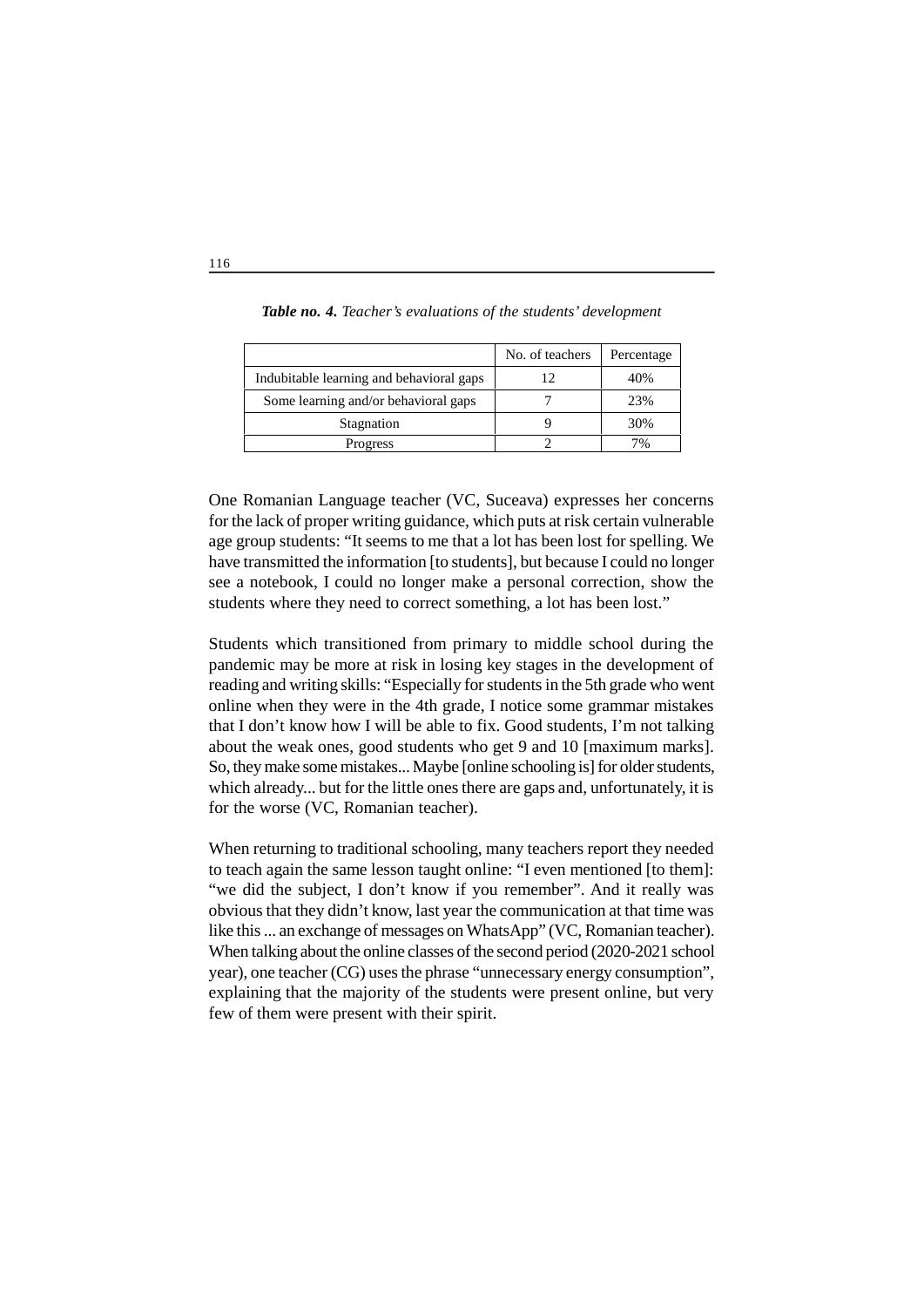Some learning gaps are due to the students' non-participation in online classes, while others are generated and are bound to the particularities of the school subject, especially when students are faced with a new subject, they may find it difficult to understand and integrate new concepts and knowledge in the context on online interactions with the teacher: "Personally, I believe students lost a great deal, especially the 5th grade students. For them this was the first year of study for the modern language II. A foreign language is learned by repeating the words, by the teacher correcting the deficient pronunciation, by songs and poems adapted to the theme of the lesson and to the students' age, by explaining several times grammar issues totally different from those of the Romanian language." (MN, French teacher).

Behavioral changes and fear for other people's reaction are reported by EF, school counselor: "they lost the ability to have a conversation, to socialize. I had children who apologized for sneezing and I said "why do you apologize?". It's something physiological, something tickled your nose, it doesn't necessarily mean that ... The children were so scared that they would be kicked out of class coughing or sneezing, these poor people abstained as much as they could." Some students, especially from vulnerable groups estranged themselves from school and, as some teachers report "those who missed online school continued not to come to school or to come episodically. They participated in some classes but not in other" (EF, school counselor).

### **4. Discussion and conclusions**

In this study we explore rural teachers' experiences concerning online education during the two periods (March-June 2020; September 2020-June 2021). The study employs in-depths interviews and questionnaire and explores the following themes: (a) access to digital equipment; (b) internet connection; (c) the impact of poverty; (d) online schooling methods; (e) parental involvement; (f) students' motivation; (g) learning gaps. The research found that teachers' experiences were very diverse. Some teachers worry about the negative educational, emotional and behavioral impact online education may have on younger or vulnerable students. They recognize the importance of authentic interactions between students and students and teacher, many advocating for returning to traditional schooling.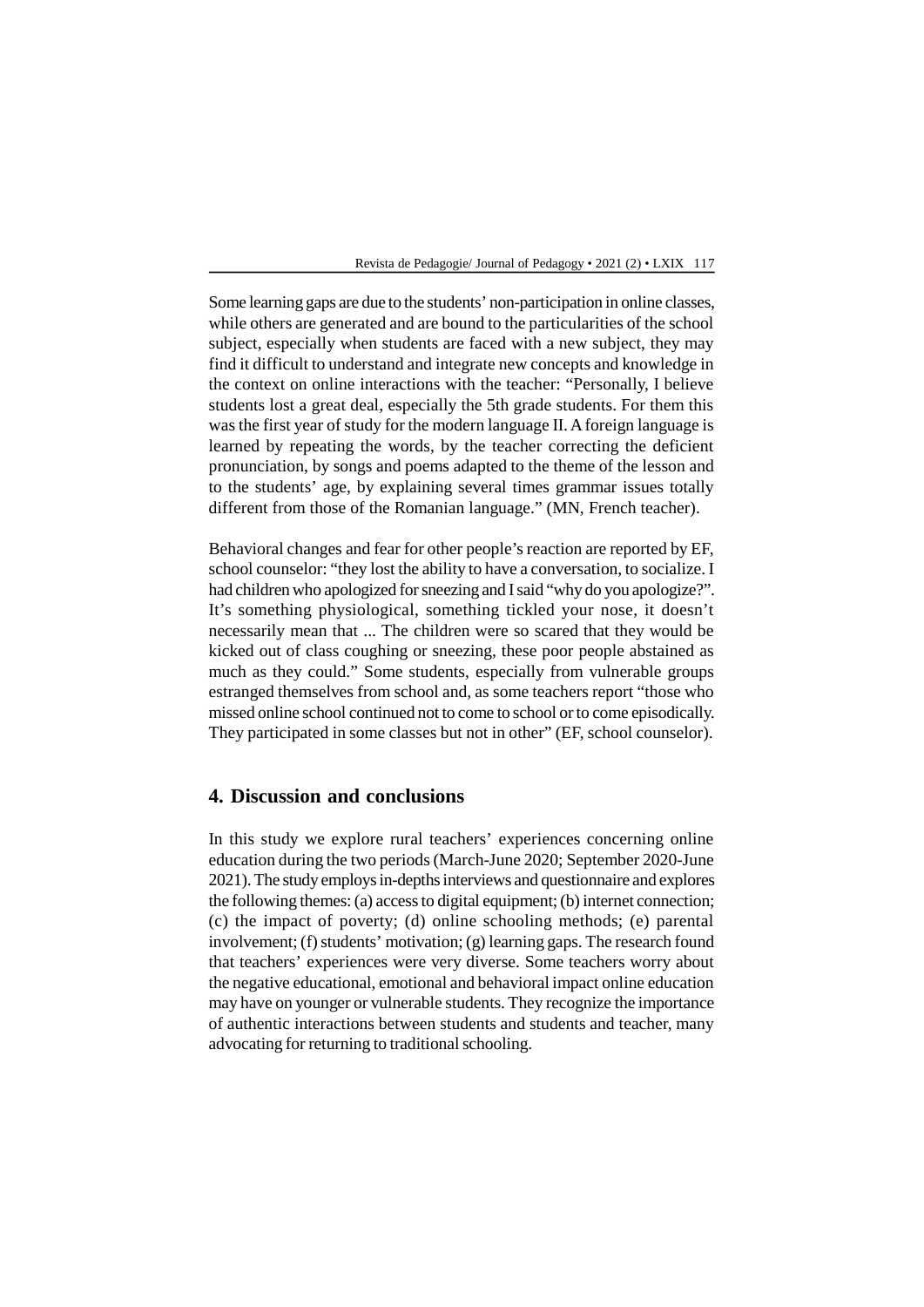A general theme that can be observed is that there exists a fundamental disconnect between intent and potential of online learning and the teaching practice. Teachers try to replicate traditional interactions using online communication tools which does not respond to students learning needs, especially arousal and relatedness. Most teachers seldom use appropriate teaching methods adapted to the online medium, they lack the appropriate guidance and are not aware that they need it, while the students lack of engagement is justified as bad faith.

Online schooling in rural localities encountered difficulties related to the development of the educational system in Romania, school infrastructure, as well as teachers' preparedness for online classes. Many teachers in the sample report that schools were not adequately prepared for online schooling. Rural school ought to be properly equipped with both the digital and technological infrastructure in order to sustain online classes when they are required. Moreover, a functional internet connection is required in every rural school, including in remote areas, so that online classes are accessible to every student, regardless of their residence.

On the one hand, we have uncovered systemic difficulties for online schooling. They are related to digital resources, school infrastructure, internet connection in school and at home and poverty. On the other hand, there are difficulties attributable to teachers' preparedness for online schooling, as parental involvement in education, online teaching methods, students' motivation and learning gaps.

A concerning problem which emerges from the study is the risk that students who failed to acquire basic competences, such as writing and readingcomprehension, during the haphazard deployment of online learning in Romania, will continue to be affected throughout their academic life. Identifying and correcting such outcomes is of critical importance for policy makers.

Conversely, a positive development is that the majority of teachers developed skills which enable them to use and incorporate digital resources in face-to-face classes.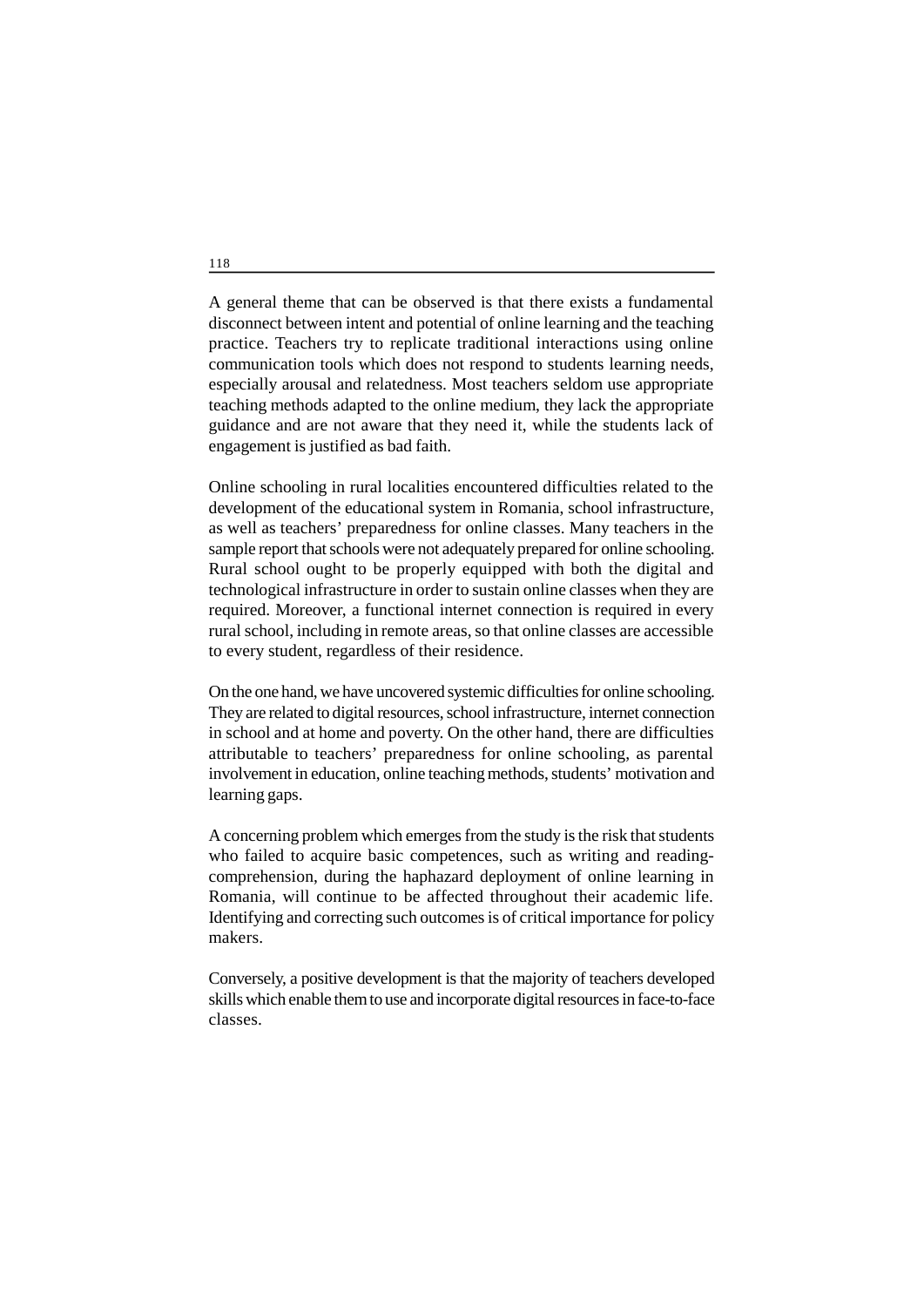Given the contested impact of central educational decisions during the pandemic, we consider that local, community interventions should be encouraged in order to assure that vulnerable groups can participate in education. Additional staff and resources are needed in many rural localities.

### **References**

- Andrei, T. (coord.). (2018). *România: un secol de istorie: date statistice*. Editura Institutului Na ional de Statistic.
- Basilaia, G., & Kvavadze, D. (2020). Transition to Online Education in Schools during a SARS-CoV-2 Coronavirus (COVID-19) Pandemic in Georgia. *Pedagogical Research, 5*(4), 1-9. https://doi.org/10.29333/pr/7937
- Deolmi, M., & Pisani, F. (2020). Psychological and psychiatric impact of COVID-19 pandemic among children and adolescents. *Acta bio-medica: Atenei Parmensis, 91*(4), 1-5. https://doi.org/10.23750/abm.v91i4.10870
- Dvorsky, M.R., Breaux, R., & Becker, S.P. (2020). Finding ordinary magic in extraordinary times: child and adolescent resilience during the COVID-19 pandemic. *European Child & Adolescent Psychiatry, 30*, 1829–1831. https://doi.org/10.1007/s00787-020-01583-8
- Eurostat. (2021, September 6). *Eurostat Statistics on rural areas in the EU*. http://ec.europa.eu/eurostat/statistics-explained/index.php/Statistics\_ on\_rural\_areas\_in\_the\_EU
- $\bullet$  Horga, I., Jig u, M., Apostu, O., Fartu nic, C., & Costache, L. (2017). *La coal* : *o privire asupra particip rii la educa ie folosind analiza pe cohort* . Alpha MDN.
- INSSE. (2020). *Population access to information and communication technology - Romania*. https://insse.ro/cms/sites/default/files/field/publicatii/accesul\_ populatiei\_la\_tehnologia\_informatiei\_si\_comunicatiilor\_romania\_2020\_0.pdf
- INSSE. (2021). *The educational system in Romania synthetic data. School/ university year 2019-2020*. https://insse.ro/cms/sites/default/files/field/ publicatii/sistemul\_educational\_in\_romania\_2019\_2020.pdf
- Kim, L.E.,  $\&$  Asbury, K. (2021). "Like a rug had been pulled from under you": The impact of COVID-19 on teachers in England during the first six weeks of the UK lockdown. *British Journal of Educational Psychology, 90*(4), 1062-1083. https://doi.org/10.1111/bjep.12381
- Merce, I.I., Milin, I., Petroman, C., & Ciolac, R.M. (2015). School Dropout A Social Problem in Romania. *Procedia - Social and Behavioral Sciences, 182*, 623-628.
- Stanef, R.M., & Manole, A.M. (2013). Educational System Gaps in Romania. *Procedia - Social and Behavioral Sciences, 93*, 794-798.